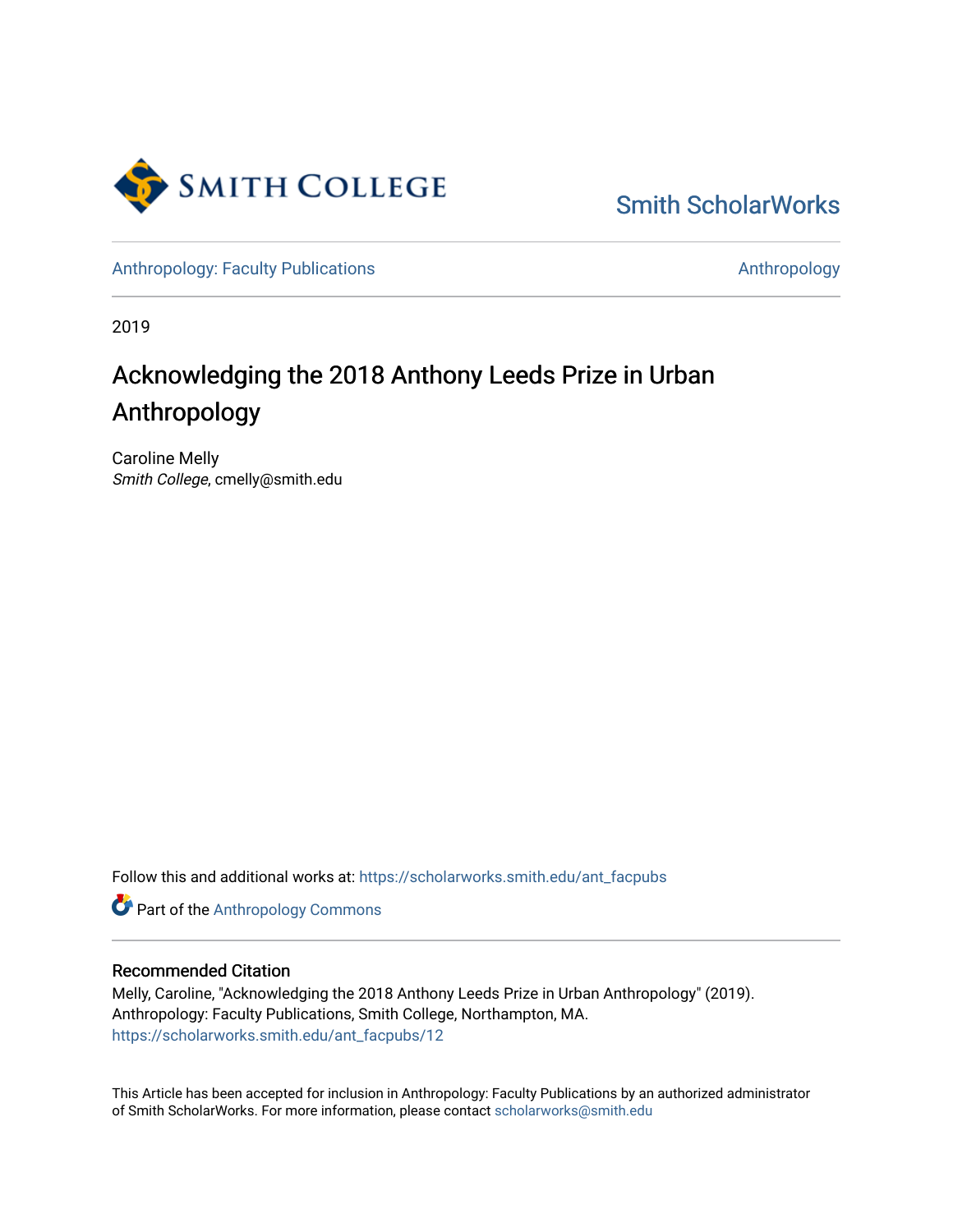

## $\delta$ Y

Acknowledging the 2018 Anthony Leeds Prize in Urban Anthropology

> CAROLINE MELLY Smith College

I am honored and humbled to accept the 2018 Anthony Leeds Prize for Urban Anthropology. It is an extraordinary privilege to be recognized alongside some of the scholars whose works have brought the city to ethnographic lif Urban Anthropology. It is an extraordinary privilege to be recognized alongside some of the scholars whose works have brought the city to ethnographic life for me. These are texts that have sustained me in the field, that have guided my teaching, and that have stirred in me a desire to write the world in order to change it. I am profoundly grateful to the Society for Urban, National, Transnational/Global Anthropology for this acknowledgment.

My book, *Bottleneck: Moving, Building, and Belonging in an African City* (University of Chicago, 2017), examines mobility as a highly valued but increasingly elusive cultural value in Dakar, Senegal. When I arrived in the city in 2006, I hadn't imagined writing about urban infrastructures or traffic jams. I was interested in studying how institutions, communities, and individuals had long weathered economic uncertainty through their connections to Senegal's vast diaspora. I was particularly concerned with how these migration-centered visions and projects had shifted, unraveled, or intensified in a post-911, post-structural adjustment era. I had envisioned a neat and tidy project, one that focused on two important spheres of urban life: the burgeoning residential neighborhoods in the northern reaches of the city, which were built and sustained primarily by capital from the diaspora; and a network of state and international organization offices that worked to govern migration as a development strategy, most of which were concentrated in city's southern limits.

But just as my research in these two sites began to really take off, a series of large-scale infrastructural projects were initiated, and overnight, the city seemed to screech to a halt. Initially, I saw these traffic clogged routes as an impediment to the project I had so carefully planned out, as a crisis to resolve. My fieldnotes, often jotted in the back of a taxicab or *car rapide*, reflected on wasted time, missed appointments, and deep doubts about my ability to execute the project I had planned.

Perhaps this is one of the reasons the book has resonated with some readers. It lingers in a place we've all been: in that moment when our presuppositions about the field give way—often quite achingly, and never without resistance—to new modes of seeing and engaging the worlds we inhabit. It is, perhaps, the true anthropological rite of passage: watching a carefully crafted project fall apart and having to figure out how to piece together a new approach. This sense of disorientation that results is sometimes felt even more acutely when we work in urban contexts. It necessitates learning to really listen to our interlocutors about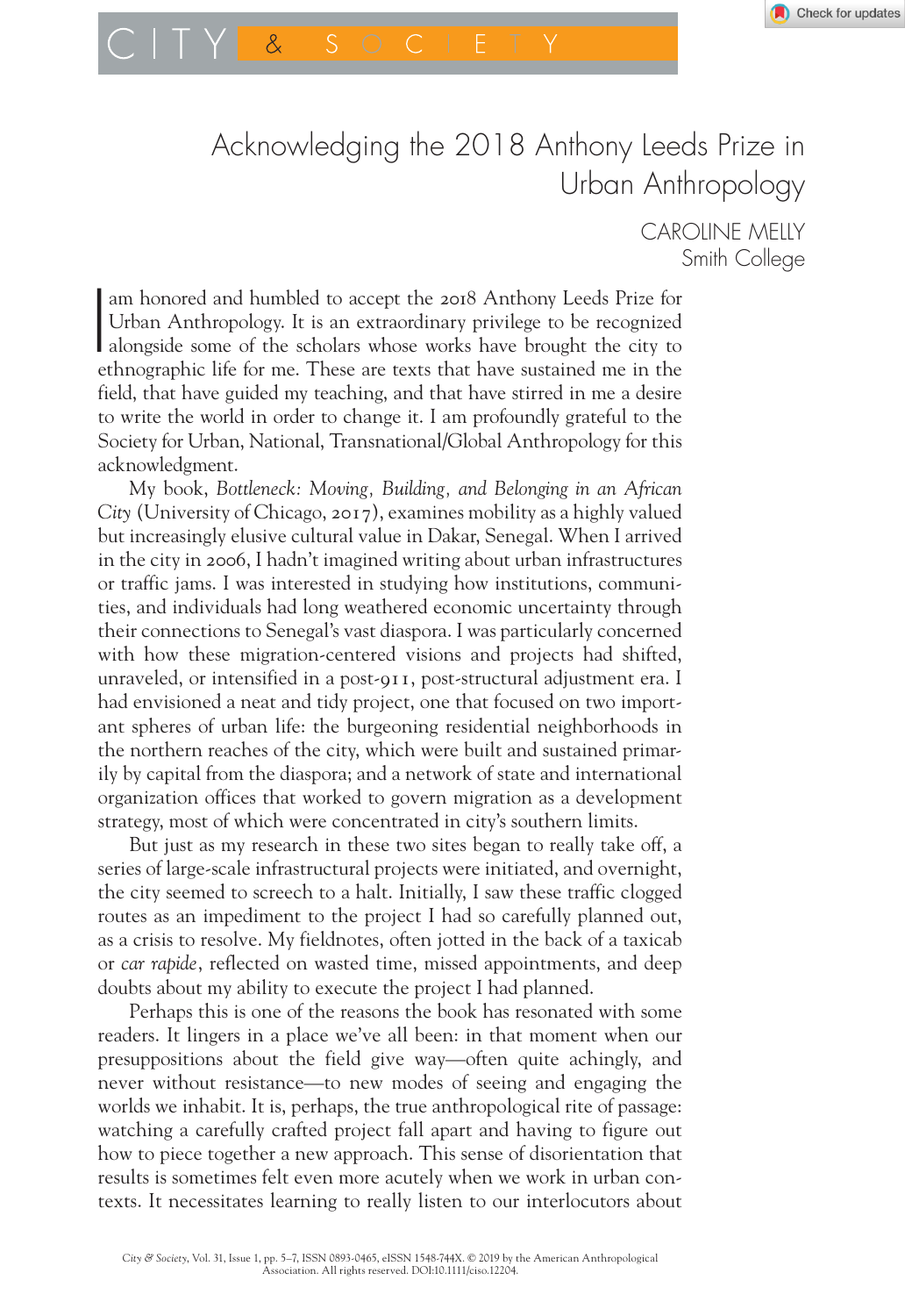what questions are worth asking, what frameworks are worth tinkering with, and what it really feels like to inhabit these rapidly transforming landscapes.

This was a lesson I certainly learned as I navigated a city under construction. With time, my notes-in-transit slowly came to reflect on the material and social worlds swirling around me. As we sat stalled in traffic, I realized, urbanites were engaging deeply with precisely those questions—about migration, urban life, development, citizenship and state authority—that had brought me to the field in the first place. And they were sometimes using a very specific concept to do this: *embouteillage*, or bottleneck. Of French origin, the word *embouteillage* most commonly refers to overburdened urban roads and the traffic jams they produce.

But what I began to notice was that people were also refashioning this term to describe various other sorts of impasse, from stalled state projects and migration visa woes to electricity outages and densely populated neighborhoods. What urbanites were offering me, then, was a fresh ethnographic perspective and a novel entry point. With the help of residents, I came to understand that the infrastructural projects that I feared would unravel my research agenda were instead quite central to it. The city's snarled roads were not, perhaps, a classical site for theorizing migration. But for my interlocutors, these spaces were crucial transnational laboratories. Bottlenecks helped forge a vocabulary for thinking about mobility as both an imperative and an impossibility. They helped translate how abstract shifts in international migration policy become mundane, lived realities. And they offered unexpected opportunities to fashion prospectively transnational selves.

Perhaps the book has also found traction because it offers us a means of probing and conceptualizing the contemporary moment, one in which we all find ourselves stuck. It is a moment marked by heightened talk about the narrowing or shutting down of immigration routes into the United States—about building a wall along the Mexican border, ending DACA and the Diversity Visa Lottery program, ruthlessly separating families, and confronting the migrant caravan "onslaught" with a show of militarized force. While American media attention has largely focused on the impacts of these changes here in the US, we have also seen quick glimpses of their reverberations abroad: families divided by abrupt shifts in policy, visa holders stranded at airports, university students missing their first days school, refugees left with no hope of refuge. And yet, despite the seeming odds stacked against them, hopeful migrants continue to seek ways to make themselves mobile and secure safe passage. These unfolding events beseech us to ask: What does it mean to be stuck in a world that demands mobility? How do these restrictions and exclusions transform urban landscapes and livelihoods? And what unexpected possibilities and expectations do they produce? If *Bottleneck* leaves some small mark, I hope that it will contribute to these conversations so that we might work toward more just futures.